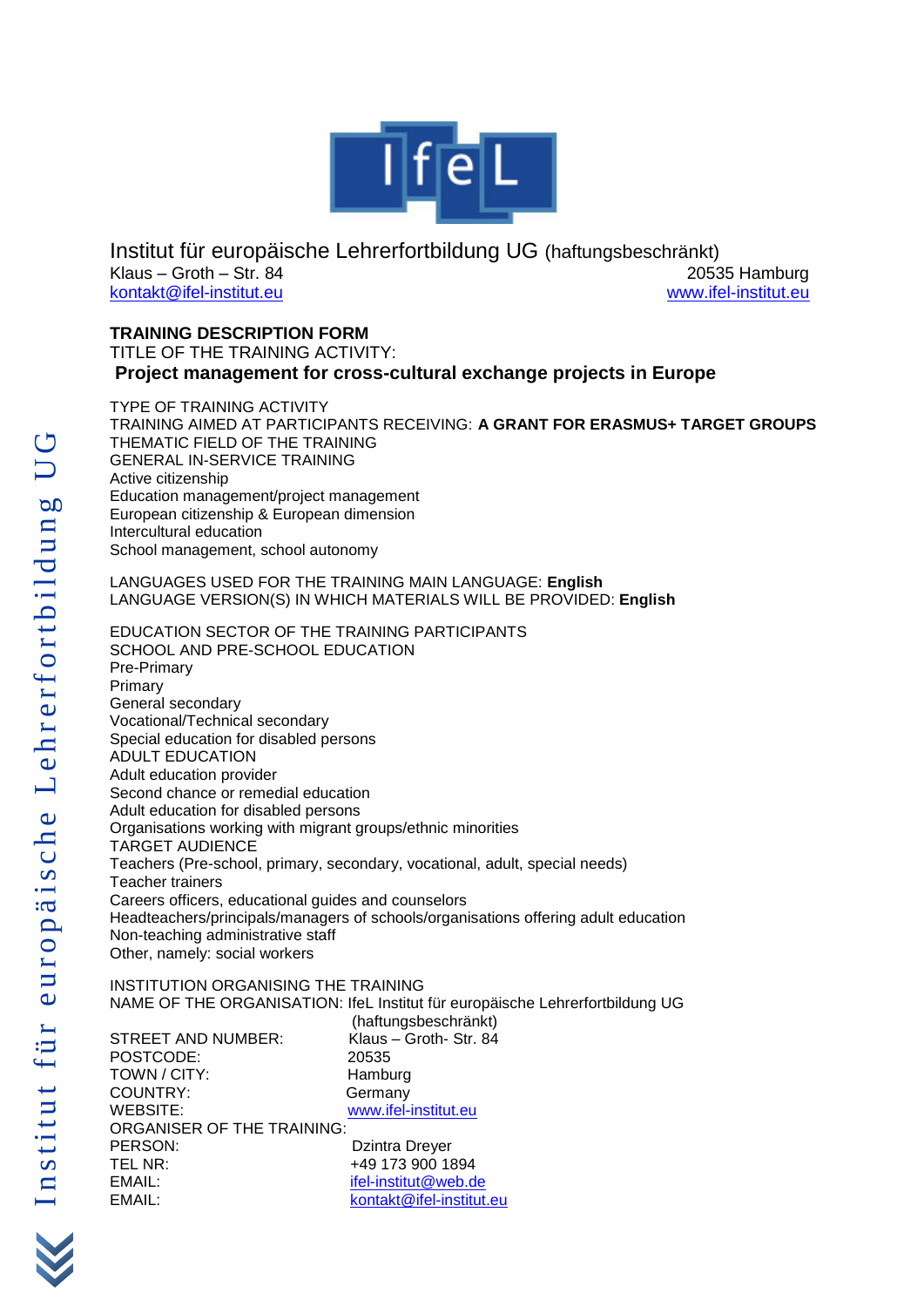# **FULL DESCRIPTION OF TRAINING CONTENTS IN THE LANGUAGE OF THE TRAINING: ( E N )**

## **Preparation**

All participants have to work out questions on intercultural project management to discuss them within the training group. Participants will receive basic information on project management and intercultural communication, pre -course materials and bibliography of study materials before the course. Individual counseling is provided before, during and after the course according to the school/participant's needs.

### **Objectives**

The training course **Project management for cross -cultural exchange projects in Europe** aims to expand the participants' understanding of executing, developing, planning and managing European projects. It will include

- an overview of the relevant European funded programs
- sources of information and helpful indicators to analyze the information about project planning, development and management
- partner search strategies
- partner roles in project management
- project financial management and tools
- monitoring of project
- evaluation, dissemination and valorization strategies
- common problems and how to avoid them
- intercultural communication strategies
- practical implementation of the intercultural methodology for the teaching learning needs as well as for project management and project implementation

The course is aimed to introduce the participants to contemporary innovative methodology with all material provided by the project organizers. The innovative methodology is used by the trainers throughout the course. The Trainer Team is represented by highly qualified trainers with different ethnical, cultural and educational background.

#### **Methodology**

The course consists of 48 hours and offers theoretical as well as practical activities. The methodology will be based on the integration of theory and practice as well as sharing expertise and analyzing case studies. The following methods will be applied:

- plenary
- discussions in pairs and small groups
- group work activities
- role plays
- interactive poster sessions
- workshops
- case studies
- **presentations**
- brainstorming
- innovative methods

## **Follow -up**

After the course the participants will exchange their project management experience on the course platform as well ask questions they are interested in. They will also disseminate the experience and knowledge gained in their schools, via in -service training courses, methodological groups and associations. The international instructors from different EU countries will also be available after the course to provide individual assistance. The Training Team stays in contact with the participants and is ready to help, advise, support and supervise

## **PROGRAMME OF THE TRAINING ACTIVITIES (DAY BY DAY) IN THE LANGUAGE OF THE TRAINING (EN) :**

| Sunday |                                                                           |
|--------|---------------------------------------------------------------------------|
| 09:00  | Greeting in the seminar room and warming up.                              |
| 09:15  | Introduction of the participants and presentation of the seminar program. |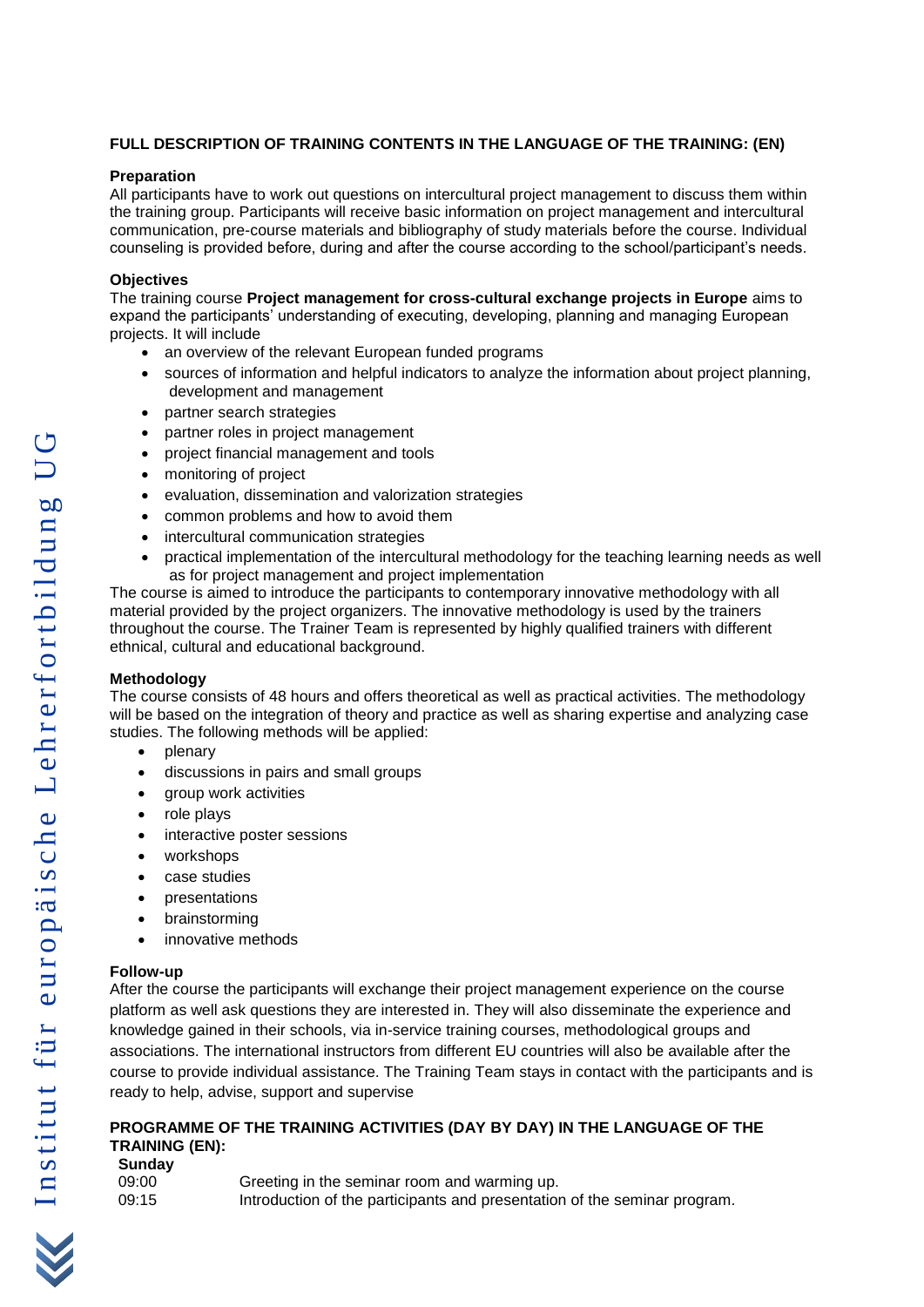| 10:40           | The overview of possibilities of international project work                                                                                         |
|-----------------|-----------------------------------------------------------------------------------------------------------------------------------------------------|
| 11:30           | Overview of the Erasmus + program                                                                                                                   |
| 14:00           | The structure of intercultural project application forms                                                                                            |
| 16:30           | Intercultural exchange and sightseeing of cultural and historical relevant places                                                                   |
| 17:00           | Individual consultation by the coaching team (by appointment)                                                                                       |
| <b>Monday</b>   |                                                                                                                                                     |
| 09:00           | Warming up                                                                                                                                          |
| 09:15           | Phases of intercultural project work - Session 1                                                                                                    |
|                 | (the project initiation phase; the partner finding phase; the project planning phase; the                                                           |
|                 | team building phase)                                                                                                                                |
| 10:30           | Phases of intercultural project work - Session 2                                                                                                    |
|                 | (the project implementation phase; monitoring; the phase following of the project - on                                                              |
|                 | going evaluation)                                                                                                                                   |
| 12:00           | Intercultural interaction activity - The perception of a foreign culture through their own<br>cultural glasses                                      |
| 14:00           | Project Management Workshop 1: The relevance of the topic for project work                                                                          |
|                 | Intercultural Workshop 1: Constructive cooperation in the project/ Intercultural                                                                    |
|                 | interaction games for project work                                                                                                                  |
| 17:00           | Individual consultation by the coaching team (by appointment)                                                                                       |
| 20:15           | International evening: The participants will present cross-cultural peculiarities of their                                                          |
|                 | country                                                                                                                                             |
| <b>Tuesday</b>  |                                                                                                                                                     |
| 09:00           | Warming up                                                                                                                                          |
| 09:15           | Phases of intercultural collaboration projects - Session 3                                                                                          |
|                 | (basic question to the project accounting)                                                                                                          |
| 10:45           | "World Café"                                                                                                                                        |
| 11:45           | Project Management Workshop 2: Planning of cross-cultural encounters                                                                                |
|                 | Intercultural Workshop 2: Different people - different cultures in our own country                                                                  |
| 14:00           |                                                                                                                                                     |
| 15:15           | Benefits and dangers of prejudice<br>Project Management Workshop 3: Planning of project activities                                                  |
|                 |                                                                                                                                                     |
| 17:00           | Intercultural Workshop 3: Different people - different cultures in our own country<br>Individual consultation by the coaching team (by appointment) |
|                 |                                                                                                                                                     |
| Wednesday       |                                                                                                                                                     |
| 09:00           | Warming up                                                                                                                                          |
| 09:15           | Phases of intercultural collaboration projects - Session 4                                                                                          |
|                 | (dissemination, exploration, sustainability)                                                                                                        |
| 10:40           | Sharing experience of project management                                                                                                            |
| 11:30           | Intercultural interaction activity                                                                                                                  |
| 12:30           | Sharing experience of project management                                                                                                            |
| 14:00           | Project Management Workshop 4: The cross-cultural cooperation                                                                                       |
|                 | Intercultural Workshop 4: Preparation of the national team members on the intercultural                                                             |
|                 | project work                                                                                                                                        |
| 15:30           | Project Management Workshop 5: Challenges in the cooperation of intercultural                                                                       |
|                 | Intercultural Workshop 5: Cross-cultural differences in understanding of quality                                                                    |
| 17:00           | Individual consultation by the coaching team (by appointment)                                                                                       |
| 20:15           | International evening: The participants will present cross-cultural peculiarities of their                                                          |
|                 |                                                                                                                                                     |
|                 | country                                                                                                                                             |
| <b>Thursday</b> |                                                                                                                                                     |
| 09:00           | Warming up                                                                                                                                          |
| 09:15           | Phases of intercultural collaboration projects - Session 5                                                                                          |
|                 | (finalization phases of the project work)                                                                                                           |
| 10:40           | Use of IT technologies in project work                                                                                                              |
| 11:00           | Challenges in the project work                                                                                                                      |
| 11:30           | Intercultural interaction activity                                                                                                                  |
| 12:30           | Sharing experience of project management                                                                                                            |
| 14:00           | Presentation of intercultural group                                                                                                                 |
| 16:30           | Intercultural exchange and sightseeing of cultural and historical relevant places                                                                   |
| 17:00           | Individual consultation by the coaching team (by appointment)                                                                                       |
| <b>Friday</b>   |                                                                                                                                                     |
| 09:00           | Warming up                                                                                                                                          |